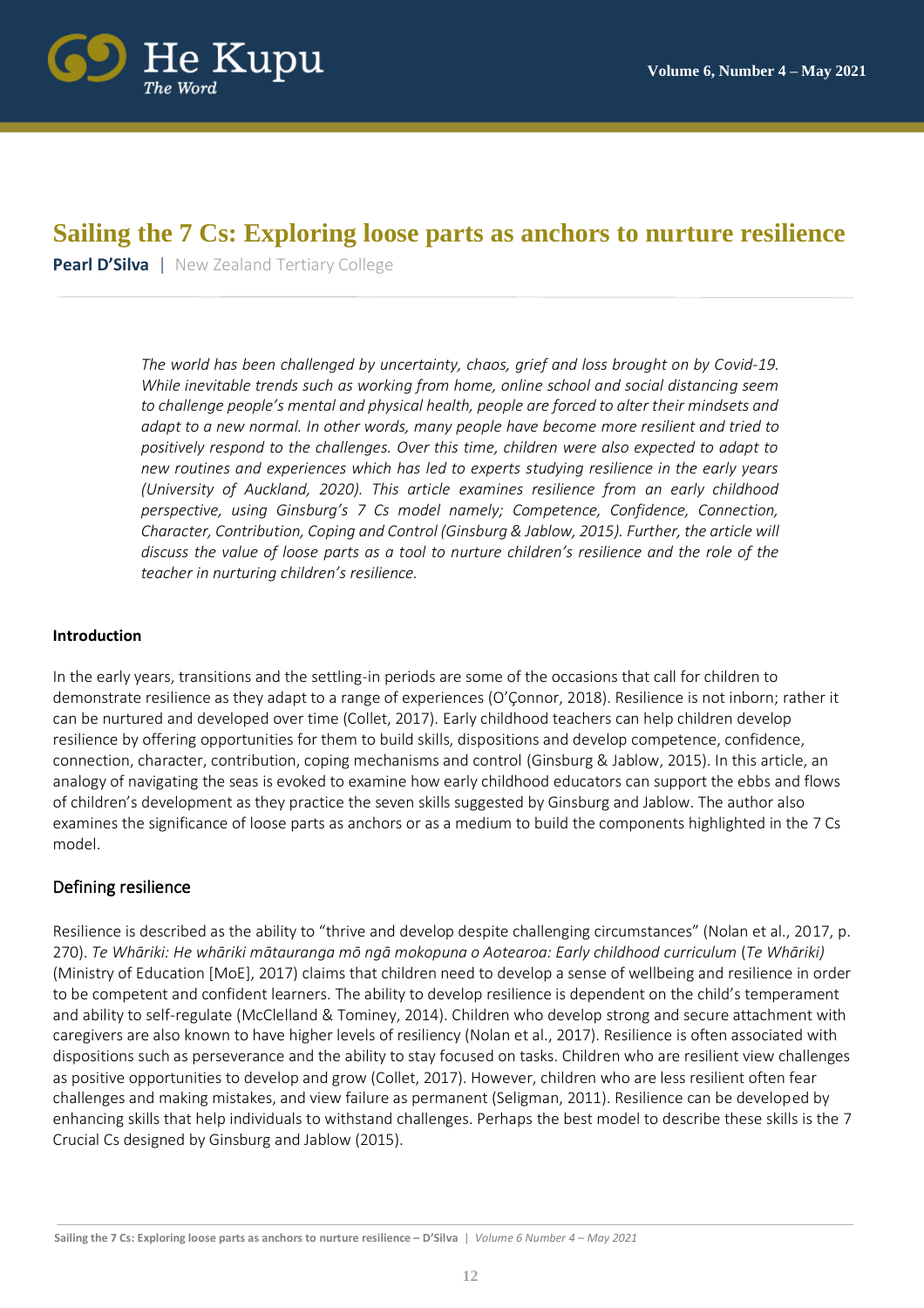

# The 7 Cs of resilience

Ginsburg and Jablow (2015) propose the 7 Crucial Cs of resilience model. This model includes:

Competence: The ability to autonomously handle situations by making choices and trusting one's judgement. Confidence: The belief in one's own abilities that is synchronous with being competent.

Connection: The sense of belonging that one has by developing ties with family, peers and the community, but also to wider social, religious and educational institutions.

Character: The ability to discern and take responsibility for one's actions by making the right choices.

Contribution: A sense of awareness of one's own actions and their implications on society.

Coping: The ability to develop strategies to overcome challenges and stressors.

Control: The knowledge that one can control their own decisions.

These traits are interrelated and it would be typical for some traits to be more prevalent in some individuals rather than others. Further, these traits resonate with essential 21<sup>st</sup> century learning skills such as:

- Critical thinking and problem-solving
- Collaboration and leadership
- Agility and adaptability
- Initiative and entrepreneurialism
- Effective oral and written communication
- Accessing and analysing information
- Curiosity and imagination (Saavedra & Opfer, 2012).

In early childhood education in New Zealand, play is considered to be a valuable means of empowering children with skills that they will require as lifelong learners (MoE, 2017). This article focuses on one such play experience - loose parts. Loose parts offer children opportunities to adapt to challenges, take risks, develop agency and creativity in thinking, navigate ambiguous situations, be curious and develop leadership skills (Daly & Beloglovsky, 2020).

### **The value of loose parts**

In the 1970s, architect Simon Nicholson introduced the concept of loose parts as a means of nurturing autonomy and critical thinking among other skills (Nicholson, 1971). He defined loose parts as materials that can be manipulated, assembled, deconstructed and adapted from their original form, and promoted its use as a means of encouraging children to explore their world (Richards, 2020). Contrary to common belief, loose parts can also refer to the actual experiences that involve manipulation of sounds, words, concepts and ideas (Daly & Beloglovsky, 2020). The figure below lists a range of loose parts that can be used in early childhood settings:

| <b>Natural resources</b> | <b>Recycled resources</b>      | Link to schema/activity         |
|--------------------------|--------------------------------|---------------------------------|
| <b>Sticks</b>            | Old tyres                      | Rotating; trajectory/rolling    |
| Stones/pebbles/rocks     | Yoghurt containers, cans, tins | Enveloping/filling, building    |
| Acorns/pinecones         | <b>Buttons</b>                 | Collecting/scattering, sorting  |
| Seashells                | Fabric (offcuts)/hessian       | Enveloping/covering, dressing   |
| Stumps/logs              | String and wool                | Connecting/towing, tying        |
| <b>Branches</b>          | Bottle or container caps       | Building walls or enclosures    |
| Leaves                   | Plastic tubing                 | Rolling marbles through/filling |

**Sailing the 7 Cs: Exploring loose parts as anchors to nurture resilience – D'Silva** | *Volume 6 Number 4 – May 2021*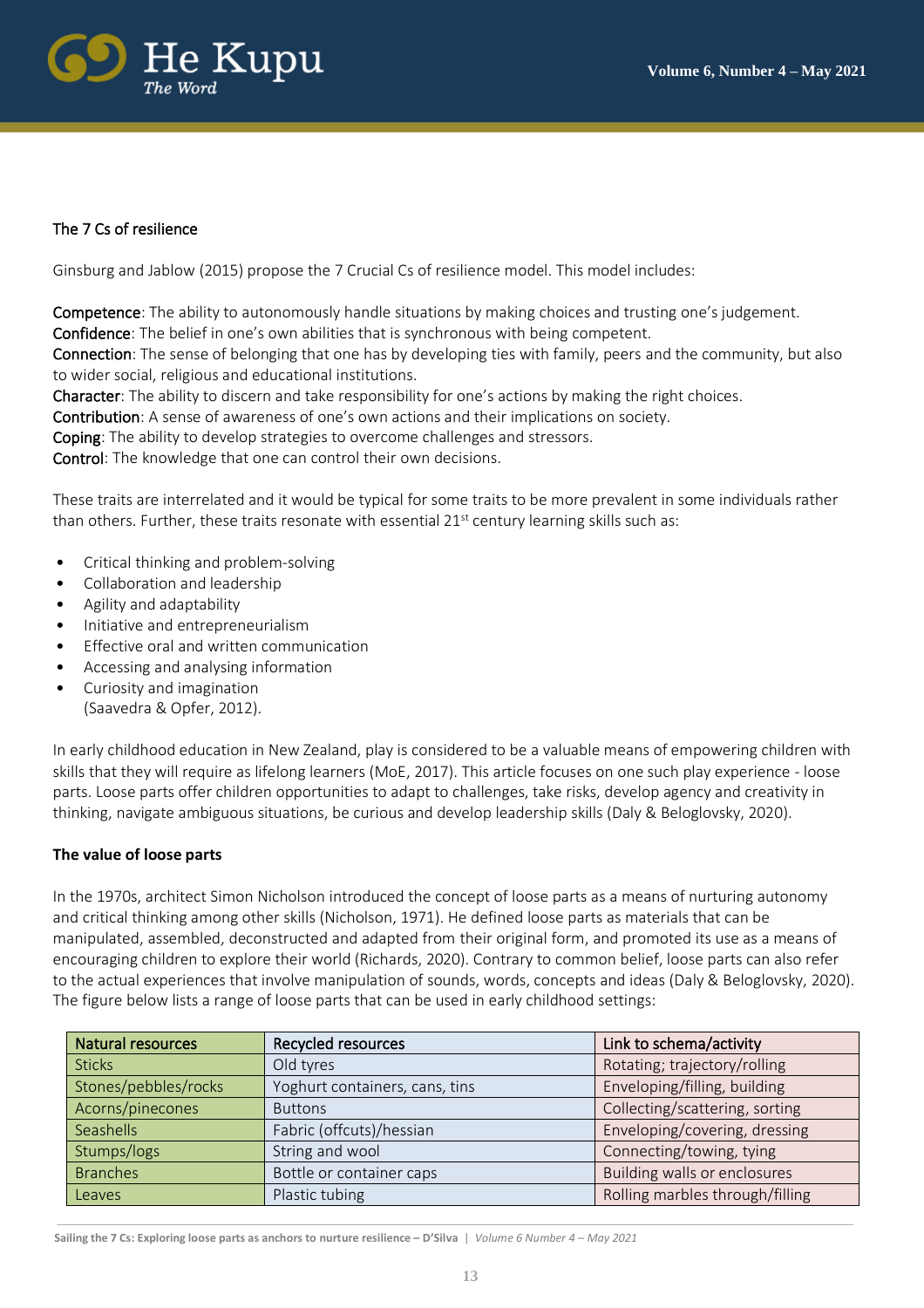

| Water                  | Keys                                      | Sound-making                     |
|------------------------|-------------------------------------------|----------------------------------|
| Sand                   | Foam shapes                               | Pushing/squishing                |
| Gravel                 | <b>Ribbons</b>                            | Decorating                       |
| <b>Flowers</b>         | Wooden pegs/lollipop sticks               | Connecting/mark-making           |
| Feathers               | Old picture frames                        | Enveloping                       |
| <b>Bricks</b>          | Wire                                      | Sculpting                        |
| Flax                   | Cardboard rolls or tubes                  | Orientation/going through        |
| Toetoe grass           | Wooden reels/spools                       | Spinning                         |
| Bulrush (Raupō) leaves | Plastic bottles/lids                      | Rotating                         |
| Mud pit                | Cardboard boxes of various sizes          | Transporting/enveloping          |
| Clay                   | Mesh                                      | Printing/enveloping/transporting |
| Bamboo                 | Wooden crates/pallets                     | Transporting/elevating           |
| Natural colours/dye    | PVC pipes                                 | Connecting                       |
| Cork                   | Tiles or blocks                           | Stacking/connecting              |
|                        | Small toys such as dinosaurs,<br>animals, |                                  |
|                        | vehicles, mini figures                    |                                  |

(Beaudin, 2019; Daly & Beloglovsky, 2016; Houser et al., 2016)

It is important to ensure that loose parts are sourced and used responsibly to ensure that they are sustainable (Sear, 2016). For example, the use of polystyrene offcuts needs to be avoided as they are difficult to recycle and they contain small particles that are harmful for the airways. As kaitiaki (guardians), it is the role of the early childhood teacher to model and encourage sustainability and promote kaitiakitanga (guardianship) (Vincent-Snow, 2017). Similarly, the safety of children and the environment is vital, and hence resources that are battery-operated should be avoided (Vincent-Snow, 2017).

There are many benefits of loose parts. Playing with loose parts enables children to develop essential  $21<sup>st</sup>$  century life skills within a safe environment and can be used effectively to nurture skills within the 7 Cs model. Skills such as coping and self-regulation or autonomy are nurtured when children engage with a range of loose parts. For instance, consider children's experiences as they adjust their play to accommodate the loose parts made available to them. The open-endedness of the resources allows for children to experiment and to take risks in their play. They learn to cope with the decisions they make and embrace change brought on by these decisions. In this process, children develop imagination, critical thinking, creativity and problem-solving skills (Daly & Beloglovsky, 2015; Richards, 2020). Competence is nurtured as children develop content knowledge in subject areas such as mathematics, science and technology as children estimate, test their working theories, experiment with cause and effect, and discover how things work while engaged (Spencer, 2013). This is accentuated when the childhood teacher provides provocations and rich language to promote children's inquiry. Loose parts foster the development of children's schemas (Thornhill, 2017). Schemas are repetitive patterns in behaviour and are evident in the way children play in the early years. Schemas support children's knowledge of how things work (Penrose & Warren, 2019). Some of the commonly seen schemas in the early years are transporting, transforming, trajectory, rotating, enclosing and enveloping, connecting and disconnecting (Hughes, 2016). The provision of loose parts enables children to practice these schemas, and in doing so, they develop confidence in their own abilities. Moreover, when children engage with loose parts, their social and emotional development is nurtured (McClelland & Tominey, 2014). Their character is developed as they draw on their positive learning dispositions such as perseverance, curiosity and risk-taking, which influence the choices they make as they play with loose parts. Leadership skills are enhanced when peers are invited to participate in different play experiences involving loose parts (such as constructions, make-believe play). This in turn has implications on their ability to control; empowering them and building their self-esteem (Spencer, 2013).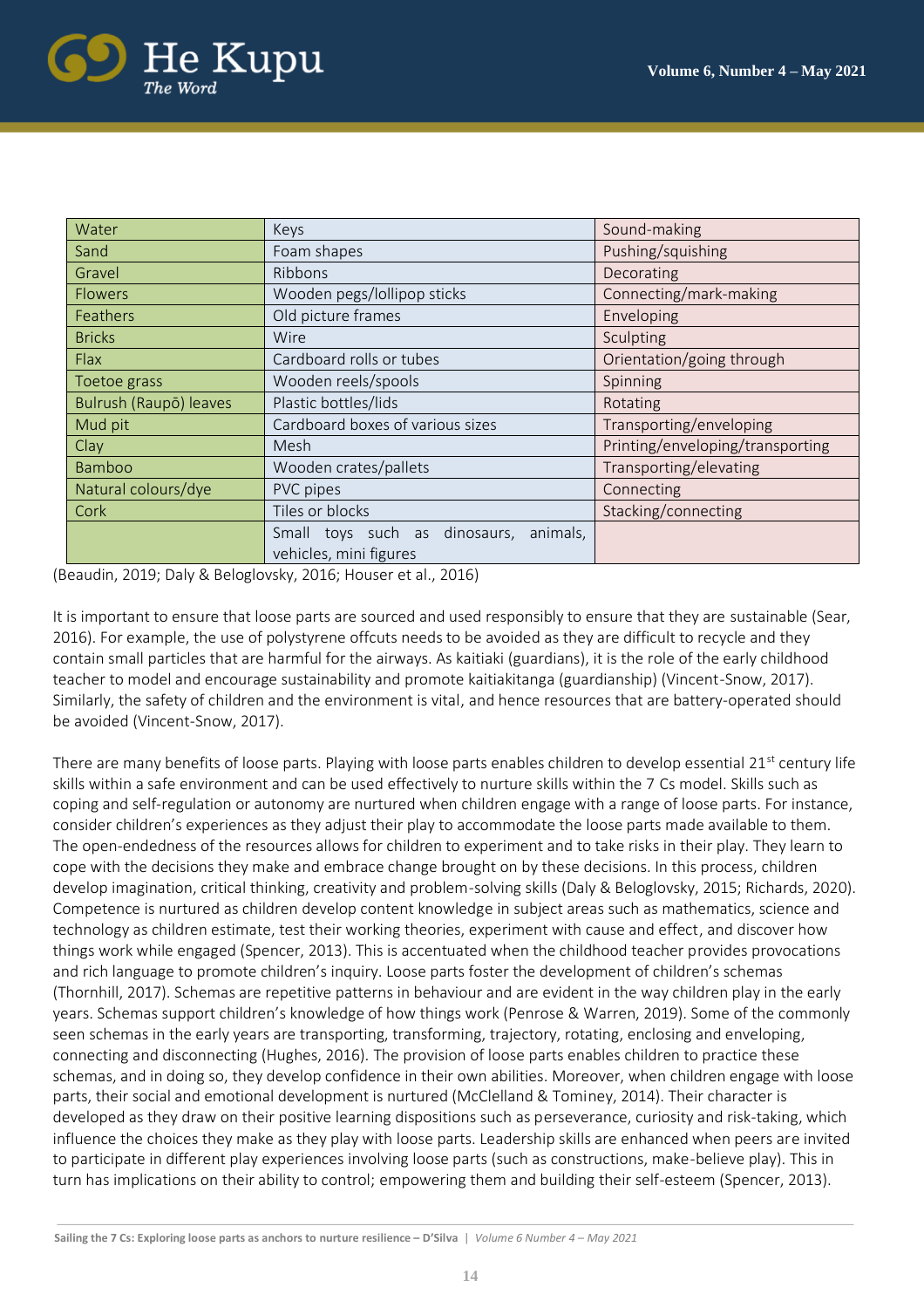

## **The role of the early childhood teacher in promoting the 7 Cs**

Factors that play an important role in promoting resilience in the early years include the environment, relationships, pedagogical practices and an emphasis on a play-based curriculum (Nolan et al., 2017). These factors are best addressed within an early childhood setting. The provision of loose parts in an early childhood environment offers children opportunities to engage in open-ended manipulation of their environment. Early childhood educators can promote their competence and confidence, foster development of connection with people, places and things, nurture their development of character, acknowledge their contribution to their learning, as well as help them as they acquire coping and control skills when they encourage playing with loose parts.

### **Providing a responsive environment**

It is important that children are offered an unhurried environment when they are playing with loose parts. This will provide them ample time to satisfy their curiosity and sustain their play for a longer period (Daly & Beloglovsky, 2015). Children are also able to develop stronger connections with their peers and with the early childhood environment they are in, which is beneficial to build their resilience. Moreover, early childhood teachers ought to provide a safe and inclusive environment where children are able to take risks, make decisions and draw on their own personal strengths (Collet, 2017). This would also apply to setting meaningful provocations using loose parts as children will be supported in their own identity development, such as in displaying acts of kindness towards peers, being inclusive of others, as well as demonstrating patience, perseverance and team spirit (Ginsburg & Jablow, 2015; Nolan et al., 2017).

Another factor within a responsive environment relates to the resources that are made available to children. Although a common belief associated with loose parts is that they need to be natural materials, resources such as pots, pans or fabric are also effective in promoting children's play (Beaudin, 2019). Early childhood centres could source these materials from their community, parents and even local resource centres. Gull et al. (2020) state that loose parts can be combined with existing toys or resources in the centre, thus encouraging children to include both in their play. For instance, children may use toy construction vehicles outdoors where they collect twigs, pinecones and leaves in them and then, use these loose parts as pretend food in the mud kitchen. When early childhood teachers offer sufficient and a variety of resources through loose parts, children develop competence in using different materials as well as their sense of contribution. Indeed, this idea is embedded within *Te Whāriki* where it notes that early childhood centres should entrust children with opportunities where they are able to take ownership of their learning and actions, and work in collaboration with others (MoE, 2017).

Confidence and control are enhanced when children are given autonomy to manipulate the loose parts; both of these are reflective of Ginsburg's 7 Cs (2015) which are skills children need to develop resilience. It is important to ensure that materials are not restricted to a specific area of the room, but accessible across the centre in both outdoor and indoor spaces. In addition, the aesthetically pleasing arrangement of materials in trays or containers should not restrict children's tendency to experiment with new ideas (Gull et al., 2020). Nicholson (1971) advocated for children to have freedom in the choices they make with loose parts, as he believed they were already restricted in what they could and could not do in daily life. This sentiment is echoed by other researchers who reiterate that early childhood teachers need to be flexible in allowing children to manipulate the material in ways they deem fit (Richards, 2020). Further, it is important not to wear children down with subtle suggestions about orderliness as this may impact on their creativity. Gull et al. (2020) believe that loose parts need to nurture discovery and too many rules would hinder the process. However, it can be argued that striated spaces, in other words, some element of structure, could stimulate creativity and encourage children to explore "new lines of flight" or different possibilities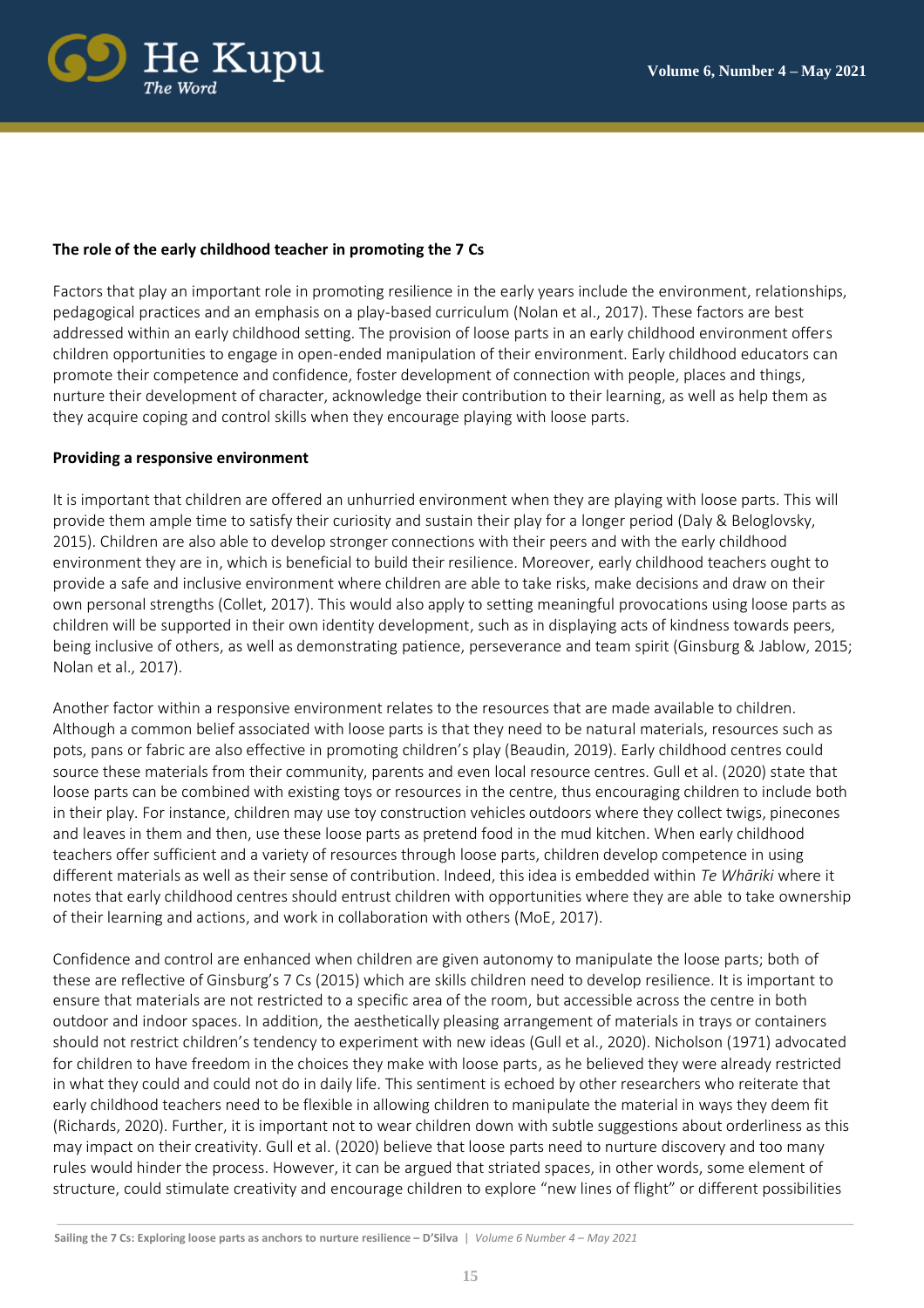

(Deleuze as cited in Whyte & Naughton, 2014, p. 35). In this context, some structure in how the materials are presented to children and how they are used, could support children to have a clearer overview of their creations and foster divergent thinking. Hence, early childhood teachers should ensure that there is a balance of both flexibility as well as a degree of structure.

Daly and Beloglovsky (2015) suggest that loose parts can be arranged with consideration of their sensory appeal and function, as well as their accessibility and quantity available to children. Early childhood teachers should consider the accessibility of resources to foster children's autonomy. For instance, children will feel empowered to use them if they are easily visible, perhaps in baskets or clear boxes (Beaudin, 2019). Materials could be presented at different levels, that is, on tables, on shelves, on the floor and outdoors as children play in different ways (Daly & Beloglovsky, 2015). This also highlights the versatility of loose parts. Children may use the same resources differently in various settings. For example, loose parts such as sticks can be used for different purposes in play involving 'fishing' or 'dinosaur hunts' or as spoons in the mud kitchen. Kaiako should ensure that resources are varied, and can offer children opportunities to use them across a range of play settings. As a team, early childhood teachers can decide how or where they store loose parts so that they promote competence, confidence, connection, character, contribution, coping and control.

# Relationships

Relationships between the early childhood teacher and children are crucial in nurturing children's social competence and resilience (McLaughlin et al., 2017). Responsive and reciprocal relationships are essential for children to develop a sense of trust, belonging and confidence that their ideas are valued (MoE, 2017). Similarly, early childhood teachers need to also be able to support children to realise the affordances of the resources and materials on offer. Early childhood teachers can nurture stronger bonds with the children in their care through their verbal and nonverbal communication in their response to children's play experiences. Modelling kindness and a culture of active listening, for instance, empowers children to become more confident in their abilities *(*Nolan et al., 2017) and opens up opportunities to develop competency as learners. Children's wellbeing is enhanced when early childhood teachers ensure that each child's voice is acknowledged. They can do this by inviting children to share their ideas, ensuring that "each child's contribution is valued" (MoE, 2017, p. 36). Children who have established a strong relationship with the early childhood teacher may take more risks and be bold in their manipulation of loose parts. They may feel more in control of their own choices which has a direct impact on their confidence and sense of competence.

### Pedagogical practices and strategies

Sociocultural perspectives indicate that children learn best in collaboration with other children, teachers and the community (Gordon & Browne, 2014). Based on Vygotsky's concept of the Zone of Proximal Development (ZPD), early childhood teachers can support children through guided play. Guided play is a practice where the early childhood teacher sets up experiences or designs an activity depending on children's interests; however, the child still maintains control of their own learning based on factors such as their level of engagement (Hirsh-Pasek & Hadani, 2020). This idea resonates with offering provocations while setting up loose parts. Provocations are intentionally set up as "invitations for play, curiosity, wonder, engagement and discovery" (Daly & Beloglovsky, 2015, p. 23). Provocations empower children to make sense of the people, places and things in their world (MoE, 2017), which informs the early childhood teacher. Early childhood teachers can practice intentionality when setting up provocations for young children. This enables them to be co-constructors with the children as they wonder, predict and explore the loose parts together (Hargreaves, 2020). For instance, sticks can be used for provocations for cooking and birthday parties or three-dimensional collage, and can also be used in provocations involving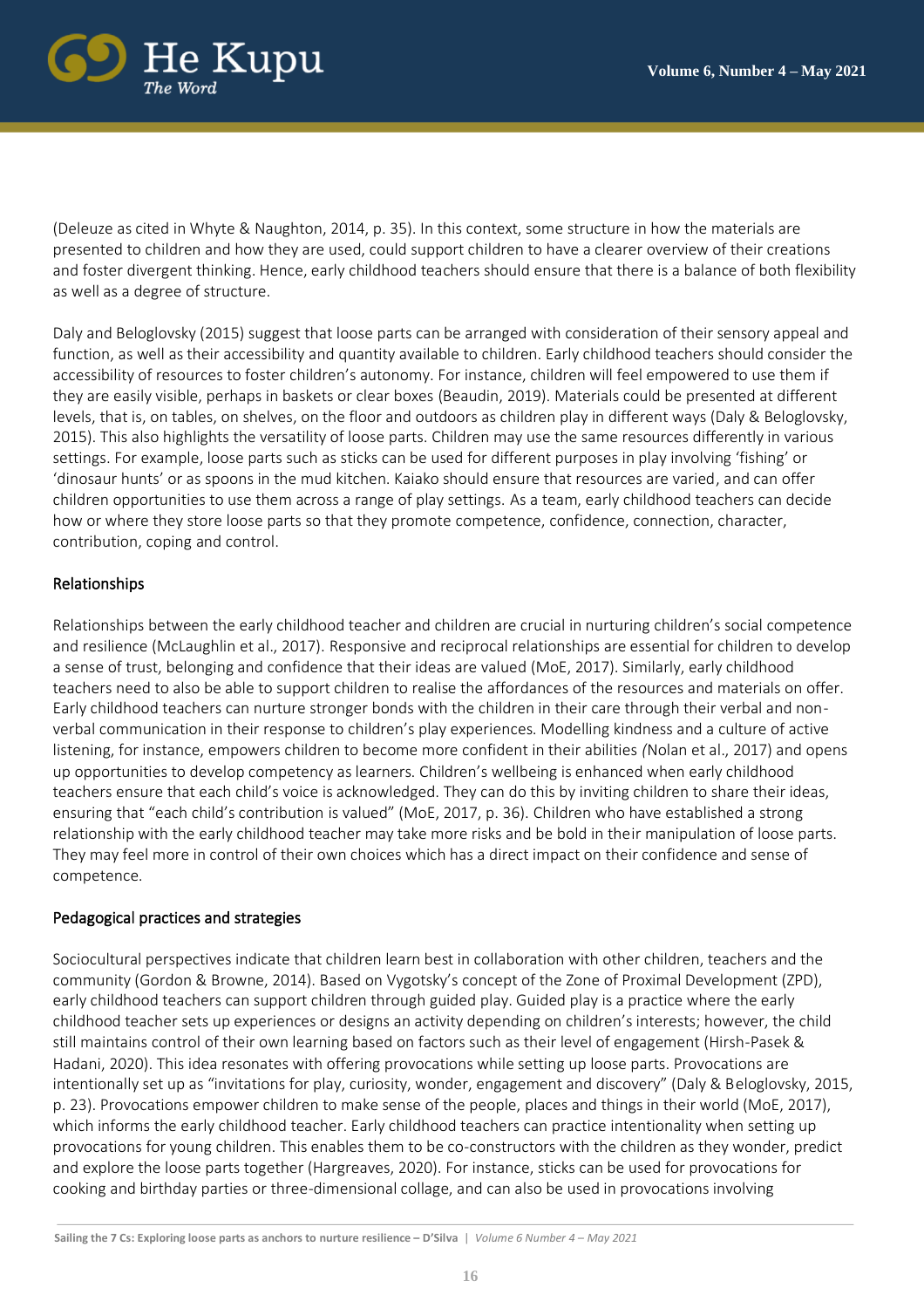

constructions, or building cars or houses. Teaching strategies that complement this include asking open-ended questions and modelling. With infants and toddlers, teachers can use these teaching opportunities to help them to notice, recognise and respond to children's interests, schemas and skills. For example, the teacher may have observed children collecting pebbles and stones and then transporting them to another area such as the sandpit.

Resilience is also nurtured when there is a focus on the process rather than the product (Collet, 2017). Therefore, it is important that early childhood teachers focus more on the learning taking place when children are engaged with loose parts, rather than the end product. This empowers children to take risks in their play without the fear of failure (Gull at al., 2020). The early childhood teacher needs to ensure that they are not taking over the child's play nor offering too many suggestions or chastising them for choices they make when they engage with the loose parts. Rather, the teachers would be role models for children by displaying dispositions such as risk-taking, curiosity, a sense of wonder and awe, and enthusiasm as they facilitate children's play (MoE, 2017).

# Conclusion

This article has discussed the importance of nurturing our children's competence, confidence, connection, character, contribution, coping skills and control skills, thus empowering them to be resilient 21<sup>st</sup> century learners (Ginsburg & Jablow, 2015). The value of incorporating loose parts in children's play as a tool to nurture children's resilience has also been discussed, emphasising learning dispositions such as flexibility, autonomy, ability to be creative and conviction in their own abilities.

### List of resource centres

Creative Jun[k http://creativejunk.org.nz/about-creative-junk/](about:blank) 

West Auckland Resource Centre [https://www.westaucklandresourcecentre.org.nz/](about:blank)

North Shore Resource Centre [https://www.northshoreresourcecentre.org.nz/](about:blank)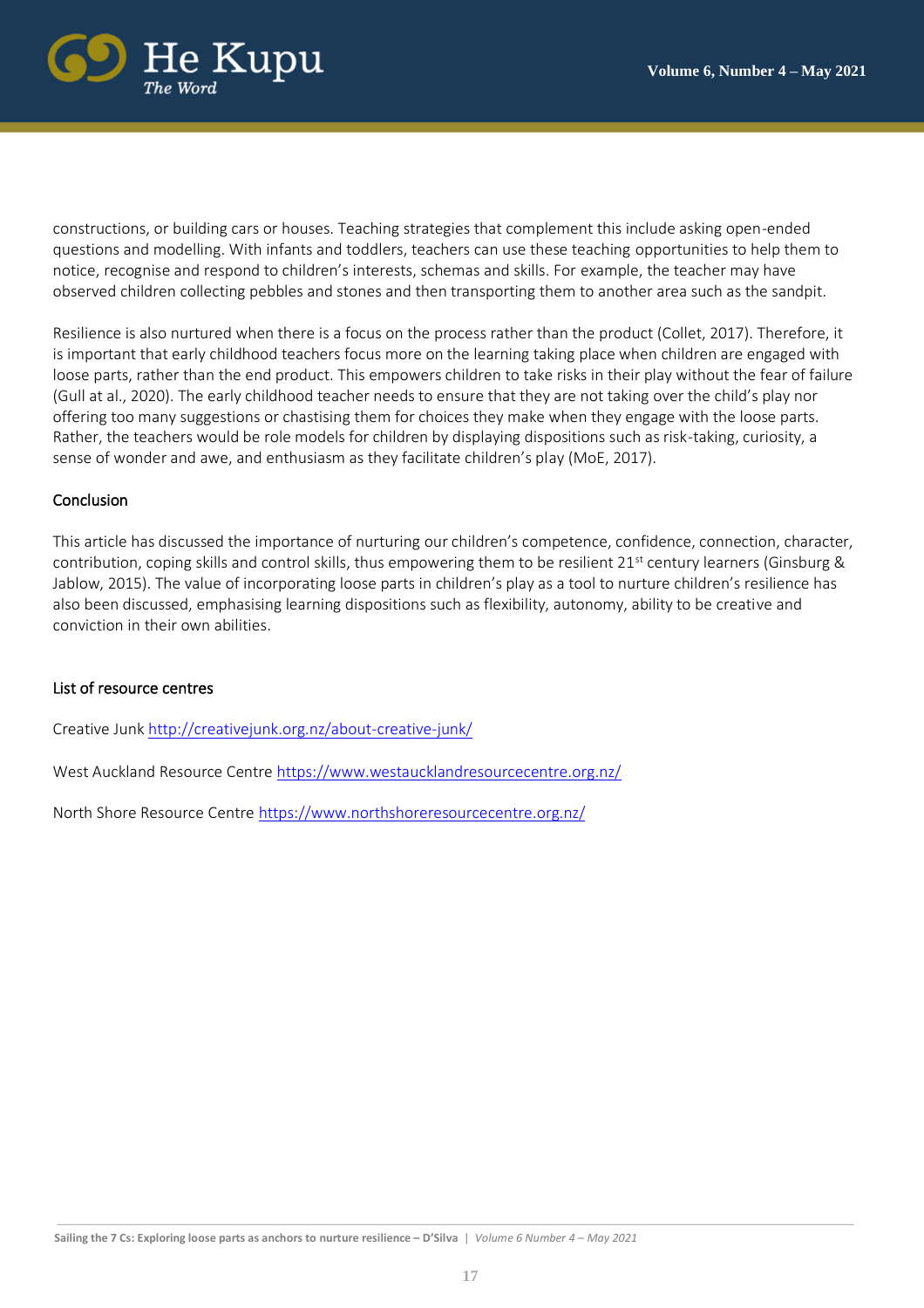

#### References

- Beaudin, H. (2019, March/April). One person's junk is a teacher's treasure: Learning with loose parts. *Exchange*, 83-86.
- Collet, V. S. (2017). "I can do that!" Creating classrooms that foster resilience. *Young Children, 72*(1), 23-30.
- Daly, L., & Beloglovsky, M. (2015). *Loose parts: Inspiring play in young children.* Redleaf Press.
- Daly, L., & Beloglovsky, M. (2016). *Loose parts 2: Inspiring play with infants and toddlers.* Redleaf Press.
- Daly, L., & Beloglovsky, M. (2020). *Loose parts 4: Inspiring 21st century learning.* Redleaf Press.
- Ginsburg, K. R., & Jablow, M. M. (2015). *Building resilience in children and teens: Giving kids roots and wings.* American Academy of Pediatrics.
- Gordon, A. M., & Browne, K. W. (2014). *Beginnings and beyond: Foundations in early childhood education* (9th ed.). Wadsworth Cengage Learning.
- Gull, C., Goldstein, S. L., & Rosengarten, T. (2020, November/December). Seven loose parts myths busted: Moving toward enhanced creativity. *Exchange*, 34-38.
- Hargreaves, V. (2020). *Materials for play: Why open-ended loose parts are important.*  [file:///H:/Downloads/Materials-for-play-Why-open-ended-loose-parts-are-important%20\(1\).pd](file:///H:/Downloads/Materials-for-play-Why-open-ended-loose-parts-are-important%20(1).pd)
- Hirsh-Pasek, K., & Hadani, H. (2020). *A new path to education reform: Playful learning promotes 21st-century skills in schools and beyond*. [https://www.brookings.edu/wp-content/uploads/2020/10/Big-Ideas\\_Hirsh-](https://www.brookings.edu/wp-content/uploads/2020/10/Big-Ideas_Hirsh-Pasek_PlayfulLearning.pdf)[Pasek\\_PlayfulLearning.pdf](https://www.brookings.edu/wp-content/uploads/2020/10/Big-Ideas_Hirsh-Pasek_PlayfulLearning.pdf)
- Houser, N., Roach, L., Stone, M. S., Turner, J., & Kirk, S. F. L. (2016). Let the children play: Scoping review on the implementation and use of loose parts for promoting physical activity participation. *AIMS Public Health, 3*(4), 781-799.
- Hughes, A. M. (2016). *Developing play for the under 3s: The treasure basket and heuristic play* (3<sup>rd</sup> ed.). Routledge.
- McClelland, M. M., & Tominey, S. L. (2014). The development of self-regulation and executive function in young children. *Zero to Three, 35*(2), 2-8.
- McLaughlin, T., Aspden, K., & Clarke, L. (2017). How do teachers support children's social-emotional competence? Strategies for teachers. *Early Childhood Folio, 21*(2), 21-27.
- Ministry of Education. (2017). *Te Whāriki: He whāriki mā tauranga mō nga mokopuna o Aotearoa: Early childhood curriculum.* Author.
- Nicholson, S. (1971). How not to cheat children: The theory of loose parts. *Landscape Architecture, 62*, 30-34.